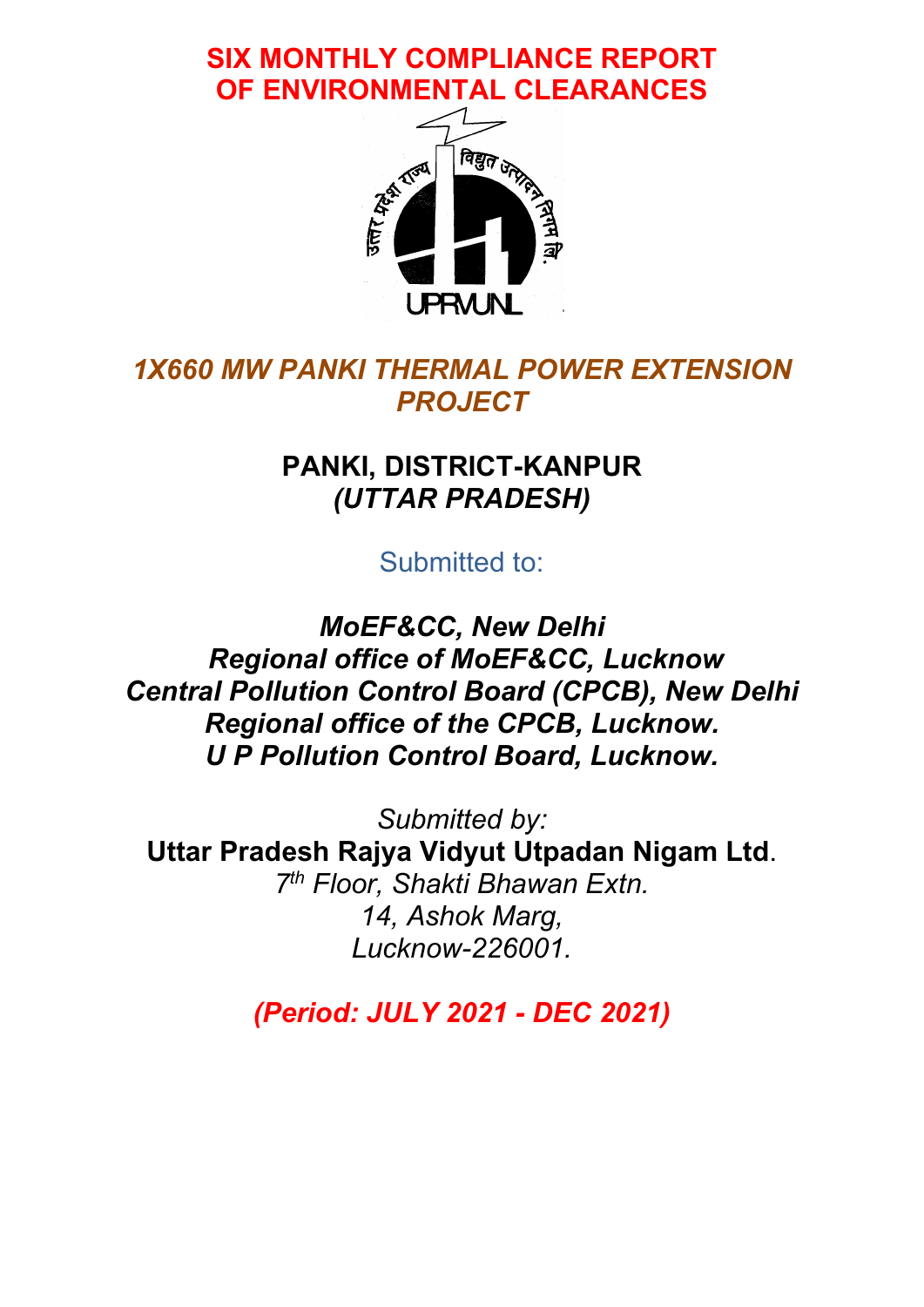ZERO DATE for 1X660 MW Panki Extension, Panki: 31st March 2018.

Scheduled completion period of the project is 46 Months, i.e. by Jan 2022.

Earlier, BHEL requested to increase the dates by 08 months due to COVID-19 pandemic first wave.

After the second wave of COVID-19, BHEL is requesting to increase the timeline further by 04 months in addition to previous one.

Site was handed over to the EPC Contractor M/S BHEL as per the mutual agreed timeline between UPRVUNL and BHEL.

Boiler erection work, Road work, Raw Water Reservoir work, Ash dyke work, wagon tippler work, ERH work, ESP work, Rail track work, ROB work, Chimney work, NDCT work, Time Office work, compressor house work etc. are being done at site.

| SI. No. |                                                                                                                                                                                                                                                                                                    | <b>Subject of compliance</b>                                                                                                                                                                                                                                                                                                              |
|---------|----------------------------------------------------------------------------------------------------------------------------------------------------------------------------------------------------------------------------------------------------------------------------------------------------|-------------------------------------------------------------------------------------------------------------------------------------------------------------------------------------------------------------------------------------------------------------------------------------------------------------------------------------------|
|         | <b>Specific Conditions</b>                                                                                                                                                                                                                                                                         | <b>Compliance Status</b>                                                                                                                                                                                                                                                                                                                  |
| (1)     | Environmental Management Plan<br>Project activities shall<br>be<br>and<br>implemented with the best available<br>technology<br>to<br>have<br>better<br>operational<br>systems<br>to<br>SO<br>as<br>minimize the impact on environment                                                              | Being complied. ETP, STP<br>are working for existing<br>residential area.<br>Provision for ESP, ETP,<br>STP, AWRS are proposed<br>for new plant.<br>FGD and SCR<br>shall<br>be<br>installed for new plant. Work<br>in progress.<br>Norms of zero discharge &<br>emissions as per prescribed<br>norms shall be followed.                   |
| (II)    | Point-wise<br>reply<br>to<br>the<br>recommendation of the site visit of<br>Sub-committee<br>is<br>to<br>be<br>the.<br>submitted.                                                                                                                                                                   | Already Submitted.                                                                                                                                                                                                                                                                                                                        |
| (III)   | In case any STPs are located within<br>50 km distance from the proposed<br>Project, the treated water from the<br>STPs shall be used in the plant.                                                                                                                                                 | <b>MOU</b><br>signed<br>is<br>between<br>$\bullet$<br>Panki PTS and Jal Nigam<br>Kanpur. Treated water from<br>Bingawa STP of Jal Nigam<br>shall be used.<br><b>TTP</b><br><b>Work</b><br>is<br>under<br>construction.<br>Works is expected to be<br>completed by Feb 2022.<br>15 km pipeline has been laid<br>$\bullet$<br>out of 16 km. |
| (IV)    | Plantation should be raised at the<br>rate of 2,500 saplings per hectare.<br>The tree species should be of local<br>variety having hardened and broad<br>leaves types. Plantation shall be<br>preferred by using 2 years old<br>seedlings than new seedlings for<br>better survival of plantation. | Complied.<br>$\bullet$<br>13750 saplings already<br>$\bullet$<br>planted. Plantation done in<br>Aug'18.<br>An order has been placed<br>with U.P. Forest Deptt. on<br>20 <sup>th</sup> March 2018.                                                                                                                                         |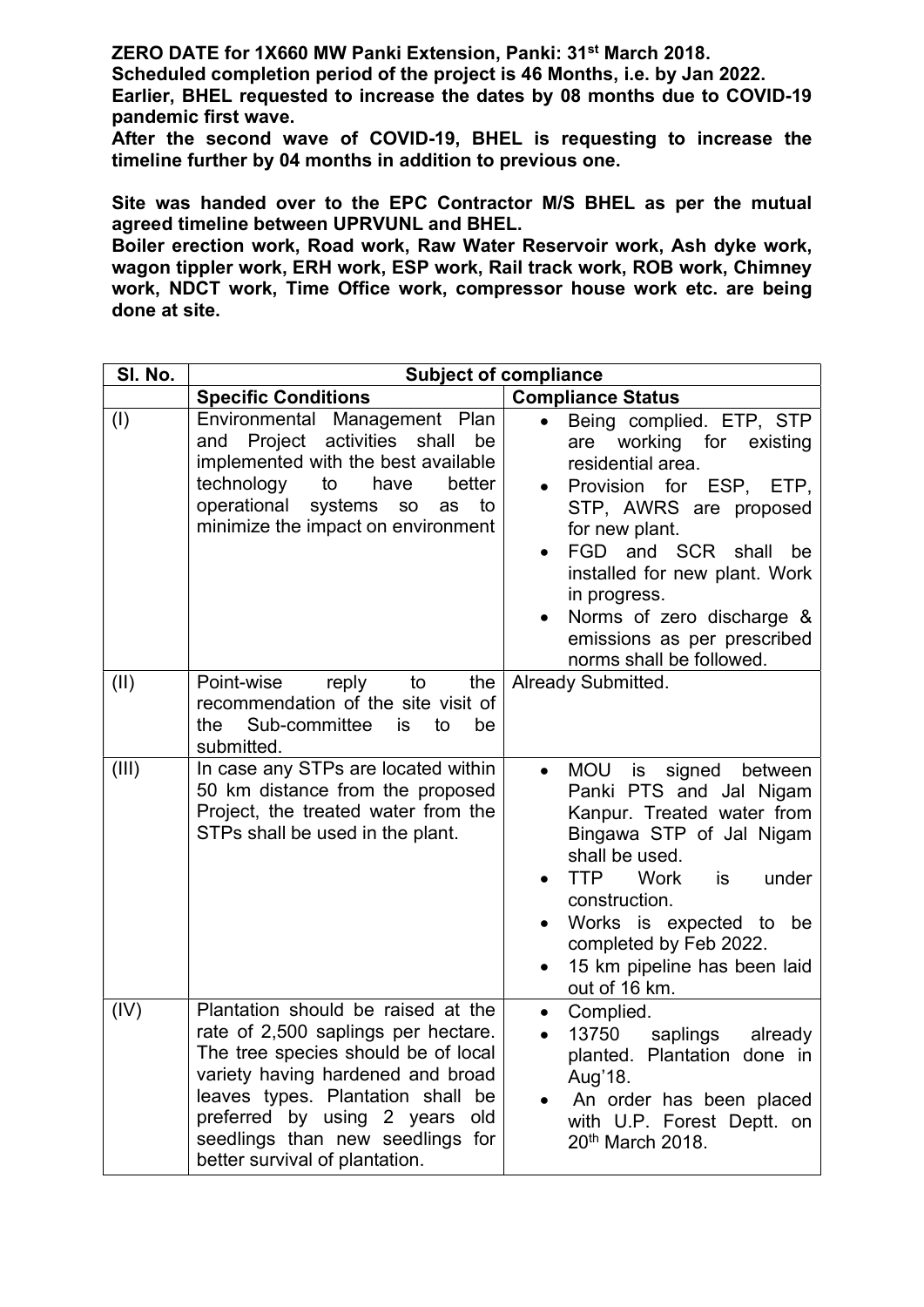| (VI)<br>mapping of the<br>Skill<br>Project<br>Affected People (PAP') be carried<br>out and report submitted.<br>out on a long-term basis for their<br>livelihood generation. Report is to<br>be submitted within 3 months to the<br>Ministry from the date of issuance<br>of environmental clearance.<br>(VII)<br>Modern methods of agriculture<br>Shall be complied.<br>farming,<br>organic<br>compost/<br>vermiculture making and utilization,<br>drip/direct to root irrigation) to be<br>promoted in and around the Project<br>area.<br>(VIII)<br>Details of expenditure made toward<br>implementation of CSR activity shall<br>be provided.<br><b>District</b><br>Kanpur.<br>CSR committee.<br>accordingly<br>such<br>distribution<br>of<br>boards<br>in<br>hospitals,<br>installation<br>borewell handpumps.<br>Distribution of<br>$\bullet$<br>Solar Light,<br>solar<br>bulbs,<br>lights, LED<br>Lamps.<br>Construction<br>of 03<br>$\bullet$<br>etc.<br>Govt.<br>Parks.<br>(IX)<br>While<br>implementing<br>CSR,<br>the | (V) | Alternate technology may<br>be<br>explored for utilization of fly ash<br>such as road making, etc. by using<br>geo-polymer based technology. | Alternate technologies<br>are<br>being explored.                                                                                                                                                                                                                                                                                                                                                                                                                                                                                                                                                                       |
|---------------------------------------------------------------------------------------------------------------------------------------------------------------------------------------------------------------------------------------------------------------------------------------------------------------------------------------------------------------------------------------------------------------------------------------------------------------------------------------------------------------------------------------------------------------------------------------------------------------------------------------------------------------------------------------------------------------------------------------------------------------------------------------------------------------------------------------------------------------------------------------------------------------------------------------------------------------------------------------------------------------------------------|-----|----------------------------------------------------------------------------------------------------------------------------------------------|------------------------------------------------------------------------------------------------------------------------------------------------------------------------------------------------------------------------------------------------------------------------------------------------------------------------------------------------------------------------------------------------------------------------------------------------------------------------------------------------------------------------------------------------------------------------------------------------------------------------|
|                                                                                                                                                                                                                                                                                                                                                                                                                                                                                                                                                                                                                                                                                                                                                                                                                                                                                                                                                                                                                                 |     |                                                                                                                                              | Skill mapping already carried                                                                                                                                                                                                                                                                                                                                                                                                                                                                                                                                                                                          |
|                                                                                                                                                                                                                                                                                                                                                                                                                                                                                                                                                                                                                                                                                                                                                                                                                                                                                                                                                                                                                                 |     |                                                                                                                                              |                                                                                                                                                                                                                                                                                                                                                                                                                                                                                                                                                                                                                        |
|                                                                                                                                                                                                                                                                                                                                                                                                                                                                                                                                                                                                                                                                                                                                                                                                                                                                                                                                                                                                                                 |     |                                                                                                                                              | Prospects of CSR Activity<br>were prepared by IIT Kanpur<br>for prescribed span of five<br>years as per approval of<br>administration<br>DM Kanpur appointed CDO<br>Kanpur as chairperson of<br>CSR works are being done<br>as<br>bicycles,<br>tricycles, distribution of white<br>schools,<br>Distribution of Ambulances to<br>of<br>High Mast<br>street<br>Solar<br>nos.<br>Community centres and a<br>Vishram Sthal in Kanpur City,<br>Kayakalp of Govt. Schools<br>Construction of solid waste<br>management centre, toilets<br>in Govt. Schools, Rain Water<br>Harvesting in Govt. Schools,<br>Buildings & Public |
|                                                                                                                                                                                                                                                                                                                                                                                                                                                                                                                                                                                                                                                                                                                                                                                                                                                                                                                                                                                                                                 |     | following shall be adopted:                                                                                                                  |                                                                                                                                                                                                                                                                                                                                                                                                                                                                                                                                                                                                                        |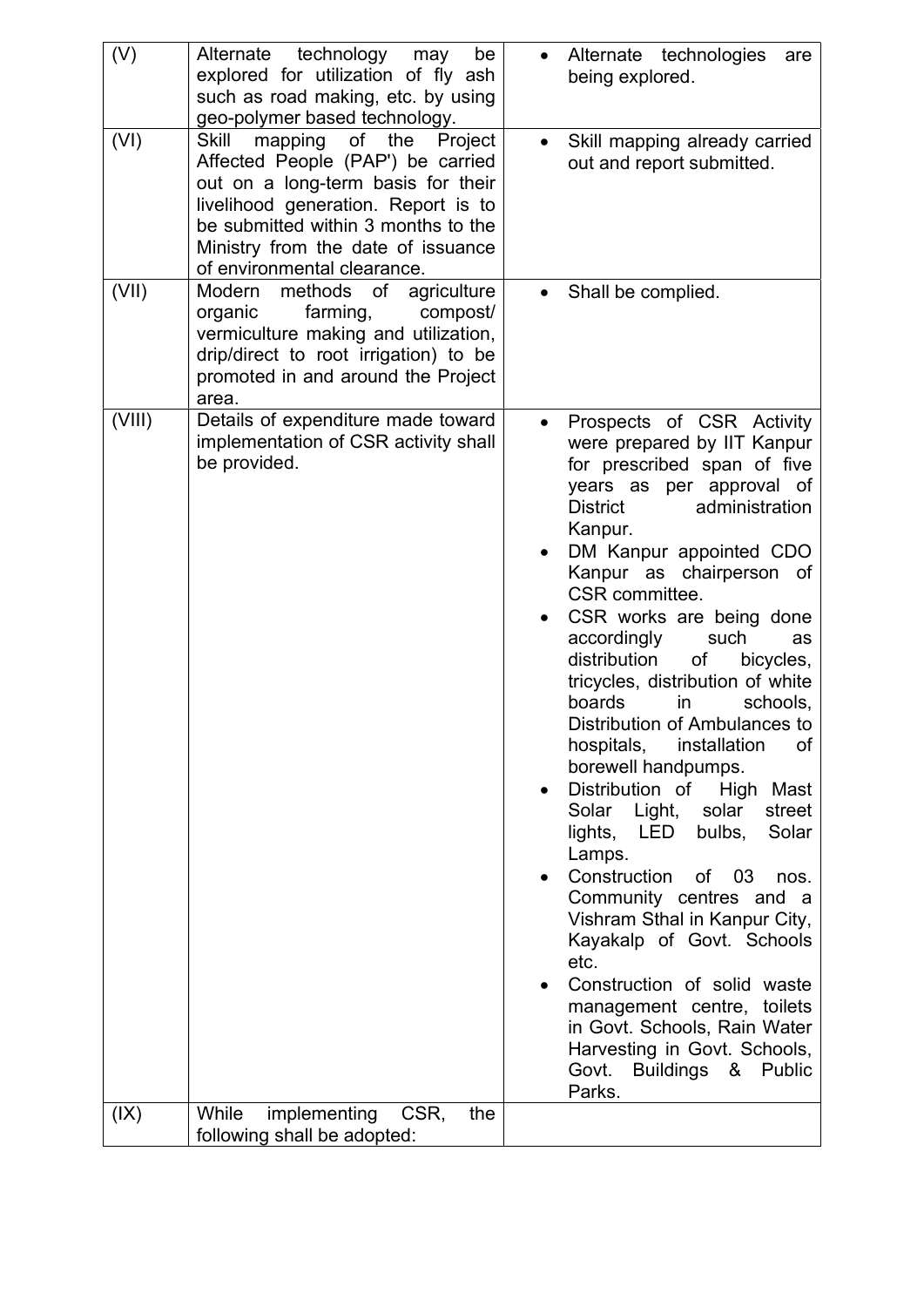| A      | Proper skill based training/long term                                                                 | With the sponsorship of Panki TPS,            |
|--------|-------------------------------------------------------------------------------------------------------|-----------------------------------------------|
|        | livelihood revenue generation be                                                                      | many skill development centres has            |
|        | for<br>enabling<br>created<br>women                                                                   | started running.                              |
|        | empowerment.                                                                                          |                                               |
| B      | Computer facilities may be provided                                                                   | Under progress.                               |
|        | in the school along with a trained                                                                    |                                               |
|        | computer teacher<br>inculcate<br>to                                                                   |                                               |
|        | computer skill among the youths.                                                                      |                                               |
| C      | Water supply provisions shall be                                                                      | Under progress.                               |
|        | made for all the bio-toilets under                                                                    |                                               |
|        | Swachh Bharat Abhiyan.                                                                                |                                               |
| D      | Preventive health programme may                                                                       |                                               |
|        | be preferred than the curative                                                                        | Under progress. (08 nos Anganwadi             |
|        | health programme such as nutrition                                                                    | Centres<br>has<br>been<br>provided            |
|        | development of small children in                                                                      | furnitures, utensils, study materials         |
| (X)    | and around the project.<br>Approved action plan prepared by                                           | and gaming materials etc.)<br>Being complied. |
|        | SPCB in respect of Kanpur Critically                                                                  | In reference to old closed                    |
|        | Polluted Area shall be regularly                                                                      | units, Kanpur action Plan got                 |
|        | implemented and monitored the                                                                         | complied up to the full                       |
|        | pollution levels in the project and                                                                   | satisfaction of the District                  |
|        | surrounding areas.                                                                                    | Administration / SPCB.                        |
| (XI)   | Compliance of EC conditions, E(P)                                                                     | Being Complied.                               |
|        | Act, 1986, Rules and MoEF&CC                                                                          |                                               |
|        | Notifications issued time to time                                                                     |                                               |
|        | shall be achieved by a qualified an                                                                   |                                               |
|        | environment officer to be nominated                                                                   |                                               |
|        | by the Project Head<br>of the                                                                         |                                               |
|        | Company who shall be responsible                                                                      |                                               |
|        | for implementation and necessary<br>compliance.                                                       |                                               |
| (XII)  | Cycle of Concentration (COC) of at-                                                                   | Shall be complied.                            |
|        | least 6.0 shall be achieved by                                                                        |                                               |
|        | setting up of RO for treating cooling                                                                 |                                               |
|        | tower blow-down water.                                                                                |                                               |
| (XIII) | MoEF&CC Notification<br>S.O.                                                                          | All the arrangements are being                |
|        | 3305(E) dated 7.12.2015 shall be                                                                      | made to achieve parameters as per             |
|        | implemented with respect<br>to                                                                        | MoEF&CC notification S.O. 3305                |
|        | specific water consumption, zero                                                                      | $(E)$ dated 07.12.2015 and shall be           |
|        | liquid<br>discharge<br>and<br>revised                                                                 | complied strictly.                            |
|        | emission standards. The PM, SO2,                                                                      |                                               |
|        | NOx and Hg emissions shall not                                                                        |                                               |
|        | exceed $30$ mg/Nm <sup>3</sup> , 100 mg/Nm <sup>3</sup> ,<br>100 $mg/Nm3$ and 0.03 mg/Nm <sup>3</sup> |                                               |
|        | respectively. The specific water                                                                      |                                               |
|        | consumption shall not exceed 2.5                                                                      |                                               |
|        | $m3$ /MWh and zero wastewater                                                                         |                                               |
|        | discharge shall be achieved.                                                                          |                                               |
| (XIV)  | MoEF&CC Notification G. S.R 02(E)                                                                     | All the arrangements are<br>being             |
|        | dated 02.01.2014 regarding use of                                                                     | made to comply the<br>norms in                |
|        | raw or blended or beneficiated or                                                                     | accordance<br>with<br>MoEF&CC                 |
|        | washed coal with ash content not                                                                      | notification G. S.R 02(E)<br>dated            |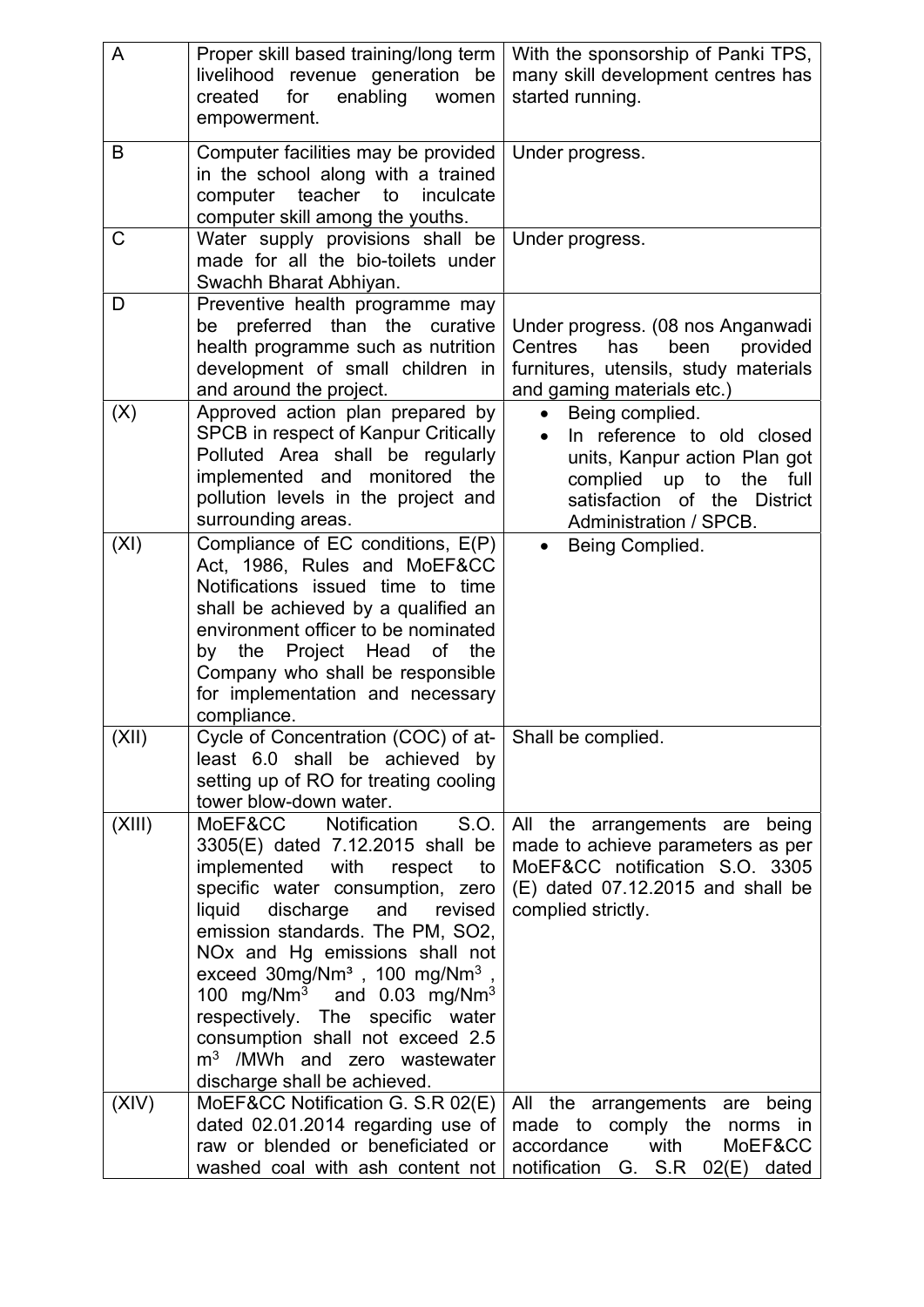|           | exceeding 34% shall be complied<br>with, as applicable                                                                                                                                                                                                                                                                                                                                                                                                             | 02.01.2014 and shall be complied<br>strictly.                                                                                                                                                                                                                                                                                                                         |
|-----------|--------------------------------------------------------------------------------------------------------------------------------------------------------------------------------------------------------------------------------------------------------------------------------------------------------------------------------------------------------------------------------------------------------------------------------------------------------------------|-----------------------------------------------------------------------------------------------------------------------------------------------------------------------------------------------------------------------------------------------------------------------------------------------------------------------------------------------------------------------|
| (XV)      | MoEF&CC Notifications on<br>flyash<br>S.O.<br>dated<br>utilization<br>763(E)<br>14.09.1999, S.O. 979(E)<br>dated<br>27.08.2003, S.O.<br>2804(E)<br>dated<br>3.11.2009, S.O.<br>254(E)<br>dated<br>25.01.2016<br>subsequent<br>and<br>amendments shall<br>complied<br>be<br>with.                                                                                                                                                                                   | All the arrangements are<br>being<br>made to comply the norms in<br>with<br>accordance<br>MoEF&CC<br>notification on flyash utilization S.O.<br>dated 14.09.1999,<br>763(E)<br>S.O.<br>979(E)<br>dated 27.08.2003,<br>S.O.<br>$2804(E)$ dated<br>3.11.2009,<br>S.O.<br>dated<br>25.01.2016<br>254(E)<br>&<br>subsequent amendments and shall<br>be complied strictly. |
| (XVI)     | Separate Environmental Clearance<br>may be obtained for the proposed<br>Township as applicable under EM<br>Notification 2006.                                                                                                                                                                                                                                                                                                                                      | Not Needed.<br>$\bullet$<br>No planning for developing<br>new township on our own.                                                                                                                                                                                                                                                                                    |
| (XVII)    | document<br>specifying<br>Vision<br>prospective plan for the site shall be<br>formulated and submitted to the<br>Regional Office of the Ministry<br>within six months.                                                                                                                                                                                                                                                                                             | Already submitted.                                                                                                                                                                                                                                                                                                                                                    |
| (XVIII)   | Harnessing solar power within the<br>premises of the plant particularly at<br>available roof tops shall be carried<br>out and status of implementation<br>including actual generation of solar<br>power shall be submitted along with<br>half yearly monitoring report.                                                                                                                                                                                            | Shall<br>be<br>complied<br>after<br>$\bullet$<br>of new<br>construction<br>plant<br>buildings.<br>implementation<br>Status of<br>including actual generation of<br>solar<br>power<br>shall<br>be<br>submitted accordingly.                                                                                                                                            |
| (X X)     | A long term study of radio activity   Shall be complied.<br>and heavy metals contents on coal<br>to be used shall be carried out<br>through a reputed institute<br>and<br>results thereof analyzed every two<br>year and reported along with<br>Thereafter<br>monitoring<br>reports.<br>for<br>mechanism<br>in-built<br>an<br>continuous monitoring for radio<br>activity and heavy metals in coal<br>and fly ash (including bottom ash)<br>shall be put in place. |                                                                                                                                                                                                                                                                                                                                                                       |
| <b>XX</b> | Online<br>continuous<br>monitoring<br>system for stack emission, ambient<br>air and effluent shall be installed.                                                                                                                                                                                                                                                                                                                                                   | Provision for online<br>continuous monitoring<br>system is there in EPC<br>Contract and shall be<br>complied.                                                                                                                                                                                                                                                         |
| xxi       | High<br>Efficiency<br>Electrostatic<br>Precipitators<br>(ESPs)<br>shall<br>be<br>installed to ensure that particulate<br>emission does<br>not<br>exceed<br>30                                                                                                                                                                                                                                                                                                      | <b>Under Construction.</b><br>85% ESP work completed.                                                                                                                                                                                                                                                                                                                 |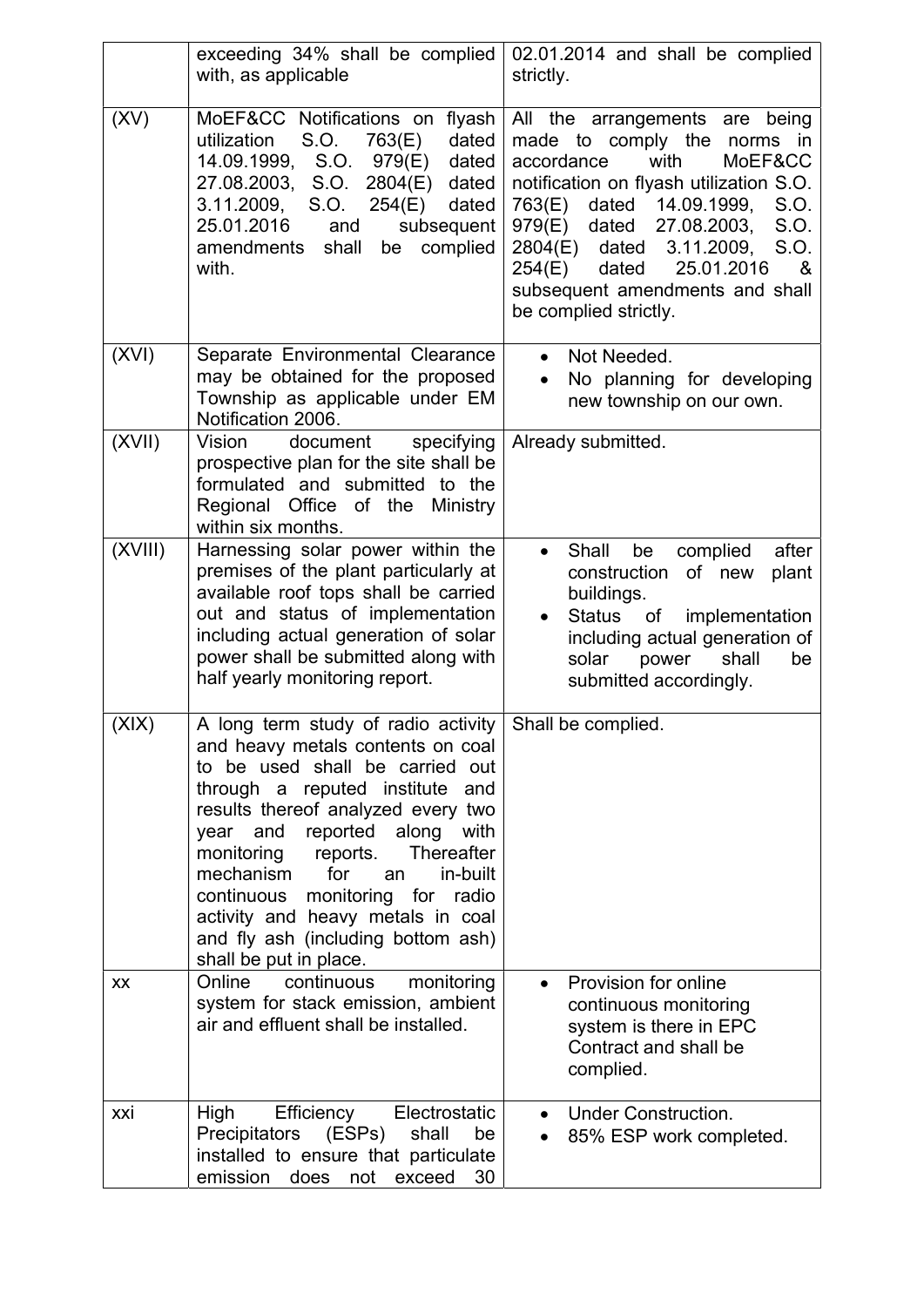|             | mg/Nm <sup>3</sup> or as would be notified by<br>the Ministry, whichever is stringent.<br>Adequate dust extraction system<br>such as cyclones/bag filters and<br>water spray system in dusty areas<br>such as in coal handling and ash<br>handling points, transfer areas and<br>other vulnerable dusty areas shall<br>along<br>provided<br>with<br>be<br>an<br>friendly<br>environment<br>sludge<br>disposal system.                                                                                                                |           |                                                                                                                                               |
|-------------|--------------------------------------------------------------------------------------------------------------------------------------------------------------------------------------------------------------------------------------------------------------------------------------------------------------------------------------------------------------------------------------------------------------------------------------------------------------------------------------------------------------------------------------|-----------|-----------------------------------------------------------------------------------------------------------------------------------------------|
| xxii        | Adequate dust extraction system<br>such as cyclones/ bag filters and<br>water spray system in dusty areas<br>such as in coal handling and ash<br>handling points, transfer areas and<br>other vulnerable dusty areas shall<br>be provided.                                                                                                                                                                                                                                                                                           |           | Shall be complied<br>accordingly.<br>Provision is there in EPC<br>Contract.                                                                   |
| xxiii       | Monitoring of surface water quantity<br>and quality shall also be regularly<br>conducted and records maintained.<br>monitored data<br>shall<br>The<br>be<br>submitted to the Ministry regularly.<br>Further, monitoring points shall be<br>located between the plant and<br>drainage in the direction of flow of<br>ground<br>water<br>and<br>records<br>maintained. Monitoring for heavy<br>metals in ground water shall also be<br>undertaken<br>results/findings<br>and<br>submitted along with half yearly<br>monitoring report. |           | Being complied.                                                                                                                               |
| <b>XXIV</b> | A well<br>designed rain water<br>harvesting system shall be put in<br>place within six months, which shall<br>comprise of rain water collection<br>from the built up and open area in<br>the plant premises and detailed<br>record kept of the quantity of water<br>harvested every year and its use.                                                                                                                                                                                                                                |           | <b>Provision</b><br>for a<br>suitably<br>designed<br>water<br>rain<br>harvesting system is there in<br>EPC Contract and shall be<br>complied. |
| <b>XXV</b>  | No water bodies including natural<br>drainage system in the area shall<br>disturbed due<br>be<br>to<br>activities<br>associated<br>with<br>the<br>setting<br>up/operation of the power plant.                                                                                                                                                                                                                                                                                                                                        |           | No Natural water body is<br>there inside Plant Area.                                                                                          |
| xxvi        | Additional soil for leveling of the<br>proposed site shall be generated<br>within the sites (to the extent<br>possible) so that natural drainage<br>system of the area is protected and<br>improved.                                                                                                                                                                                                                                                                                                                                 | $\bullet$ | Surface is leveled.<br>Further leveling is not<br>needed.                                                                                     |
| xxvii       | Fly ash shall be collected in dry<br>form and storage facility (silos) shall                                                                                                                                                                                                                                                                                                                                                                                                                                                         | $\bullet$ | Shall be complied.                                                                                                                            |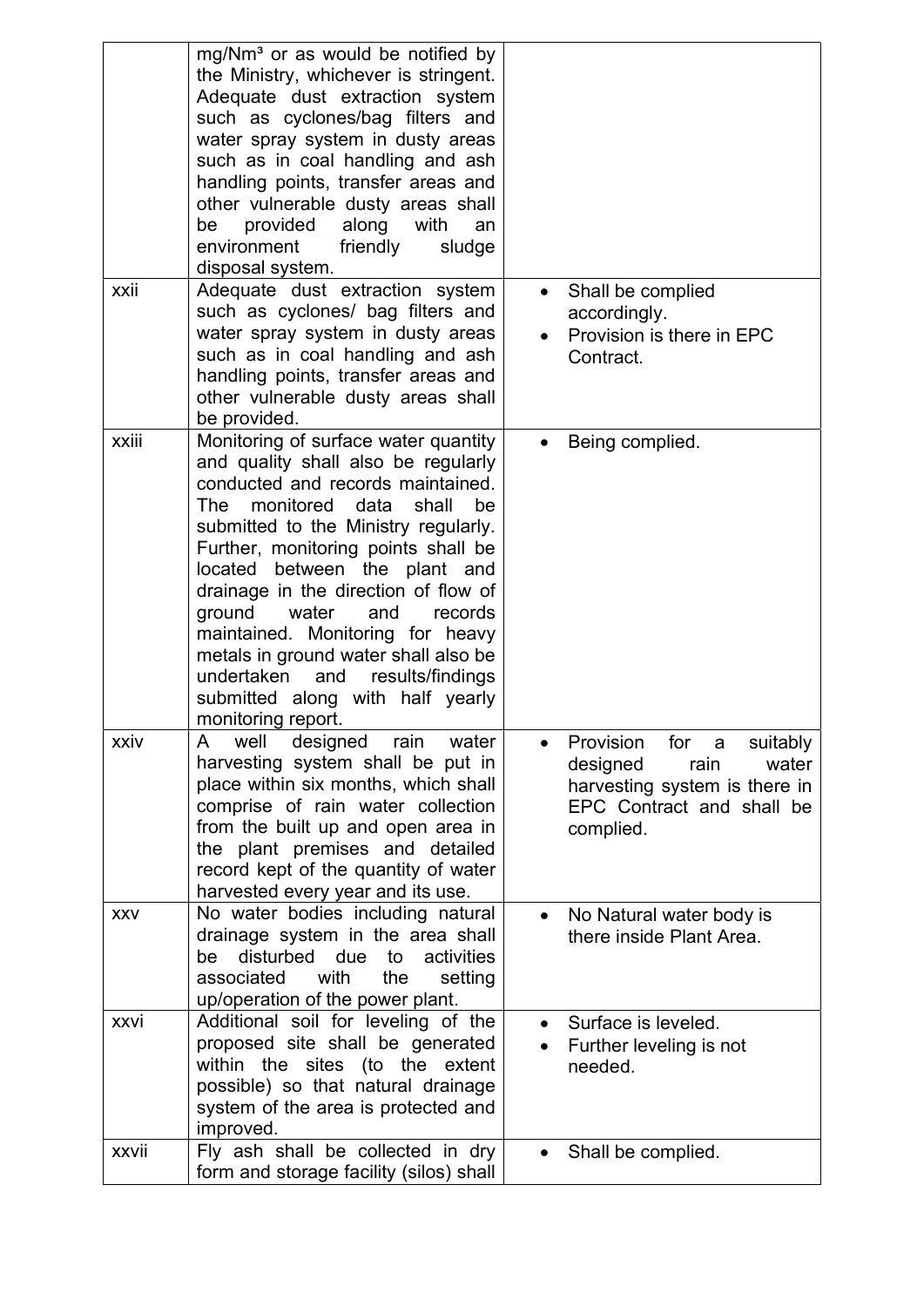| xxviii     | be provided. Mercury and other<br>heavy metals (As, Hg, Cr, Pb etc.)<br>shall be monitored in the bottom<br>ash. No ash shall be disposed off in<br>low lying area.<br>No mine void filling will be under                                                                                                                                                                                                                                                                                                                                                                           | • Shall be complied.                                                                                                                                                                                                                                                                                  |
|------------|-------------------------------------------------------------------------------------------------------------------------------------------------------------------------------------------------------------------------------------------------------------------------------------------------------------------------------------------------------------------------------------------------------------------------------------------------------------------------------------------------------------------------------------------------------------------------------------|-------------------------------------------------------------------------------------------------------------------------------------------------------------------------------------------------------------------------------------------------------------------------------------------------------|
|            | taken as an option for ash utilization<br>without adequate lining of mine with<br>suitable media such that<br>no<br>leachate shall take place at any<br>point of time. In case, the option of<br>mine void filling is to be adopted,<br>prior detailed study of<br>soil<br>characteristics of the mine area<br>shall<br>be undertaken<br>from<br>an<br>institute of repute and adequate<br>clay lining shall be ascertained by<br>the State Pollution Control Board<br>and implementation done in close<br>co-ordination<br>with<br>the<br><b>State</b><br>pollution Control Board. |                                                                                                                                                                                                                                                                                                       |
| xxix       | Fugitive emission of fly ash (dry or<br>wet) shall be controlled such that no<br>agricultural or non-agricultural land<br>is affected. Damage to any land<br>be mitigated and suitable<br>shall<br>compensation<br>provided<br>in<br>consultation<br>with<br>the<br>local<br>Panchayat.                                                                                                                                                                                                                                                                                             | Shall be complied.<br>$\bullet$                                                                                                                                                                                                                                                                       |
| <b>XXX</b> | Green Belt consisting of three tier of<br>plantations of native species all<br>around plant and at least 50m width<br>shall be raised. Wherever 50 m<br>width is not feasible a 20 m width<br>shall<br>be<br>used<br>and<br>adequate<br>justification shall be submitted to<br>the Ministry. Tree density shall not<br>be less than 2500 per ha with<br>survival rate not less than 80 %.                                                                                                                                                                                           | 13750 plants planted with the<br>help of Forest Department.<br>After construction of new<br>unit, green belt will be laid all<br>around the plant.<br>Another 20000 saplings has<br>$\bullet$<br>been successfully planted by<br>our department in Ramaipur,<br>2021-22(Aug<br>Kanpur<br>in<br>2021). |
| xxxi       | Green belt shall also be developed<br>around the Ash Pond over and<br>above the Green Belt around the<br>plant boundary.                                                                                                                                                                                                                                                                                                                                                                                                                                                            | Green belt has already been<br>$\bullet$<br>&<br>developed<br>maintained<br>around Ash Pond, as per<br>standards.<br>More plantations will be done<br>in 2 tiers.                                                                                                                                     |
| xxxii      | The project proponent shall form a<br>Corporate Environment<br>well laid<br>Policy and identify and designate<br>responsible officers at all levels of                                                                                                                                                                                                                                                                                                                                                                                                                              | Being complied.<br>Well<br>laid<br>Corporate<br>Environment<br>Policy<br>οf<br>UPRVUNL<br>there<br>with<br>is                                                                                                                                                                                         |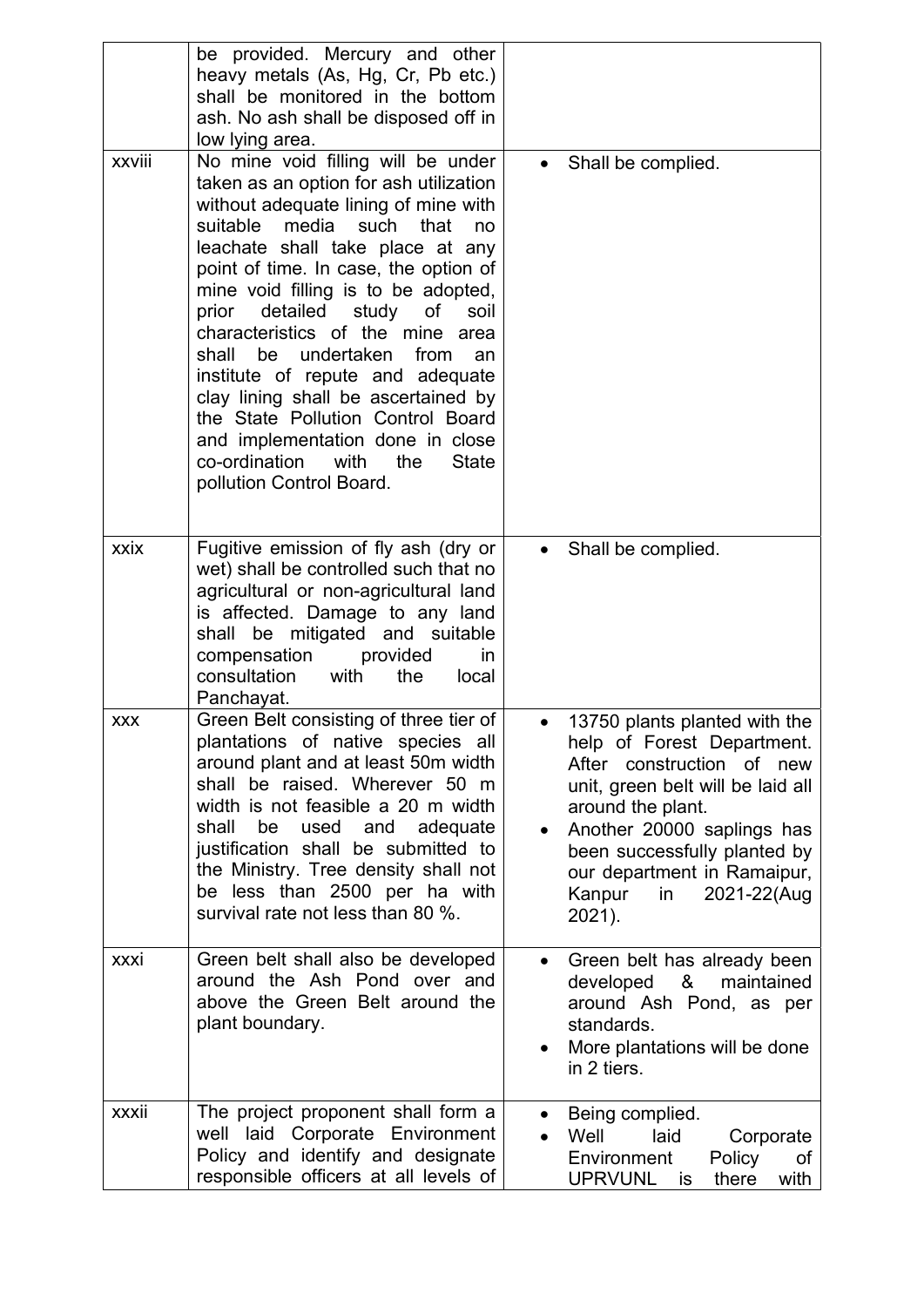|              | its hierarchy for ensuring adherence<br>the policy and compliance<br>to<br>stipulated<br>conditions<br>in<br>this<br>clearance<br>letter<br>and<br>other<br>applicable environmental laws and<br>regulations.                                                                                                                                                                                                                                                                                                                                       | officers<br>designated<br>responsible<br>ensuring<br>for<br>adherence to the policy and<br>compliance of EC conditions<br>along with other applicable<br>environmental<br>laws<br>and<br>regulations.                                  |
|--------------|-----------------------------------------------------------------------------------------------------------------------------------------------------------------------------------------------------------------------------------------------------------------------------------------------------------------------------------------------------------------------------------------------------------------------------------------------------------------------------------------------------------------------------------------------------|----------------------------------------------------------------------------------------------------------------------------------------------------------------------------------------------------------------------------------------|
| xxxiii       | CSR schemes identified on need<br>assessment<br>shall<br>be<br>based<br>implemented in consultation with<br>the village Panchayat and<br>the<br>District Administration starting from<br>the development of project itself As<br>part of CSR prior identification of<br>employment youth<br>local<br>and<br>eventual employment in the project<br>imparting relevant training<br>after<br>shall be also undertaken. Company<br>shall provide separate budget for<br>community development activities<br>generating<br>and<br>income<br>programmers. | Prospects of CSR Activity<br>$\bullet$<br>identified and prepared by IIT<br>Kanpur.<br>Activities<br>being<br>are<br>implemented in consultation<br>district Administration<br>with<br>and budget has been already<br>approved by BOD. |
| xxxiv        | For proper and periodic monitoring<br>of CSR activities, a CSR committee<br>or a Social Audit committee or a<br>suitable credible external agency<br>shall be appointed. CSR activities<br>shall also be evaluated by an<br>independent external agency. This<br>evaluation shall be both concurrent<br>and final.                                                                                                                                                                                                                                  | CSR committee with nominee of<br>district administration (CDO rank) is<br>already there for monitoring and<br>execution of CSR activities.                                                                                             |
|              | <b>General Conditions:</b>                                                                                                                                                                                                                                                                                                                                                                                                                                                                                                                          | <b>Compliance Status</b>                                                                                                                                                                                                               |
| $\mathbf{I}$ | The treated effluents conforming to<br>the prescribed standards only shall<br>be re-circulated and reused within<br>the plant. Arrangements shall be<br>made that effluents and storm water<br>do not get mixed                                                                                                                                                                                                                                                                                                                                     | Shall be complied accordingly.                                                                                                                                                                                                         |
| ii.          | A sewage treatment plant shall be<br>provided (as applicable) and the<br>treated sewage shall be used for<br>raising green belt/plantation.                                                                                                                                                                                                                                                                                                                                                                                                         | STP already installed for<br>$\bullet$<br>colony and is in working<br>condition.<br>For new plant, new STP is in<br>scope and<br>will<br>the<br>be<br>constructed soon.                                                                |
| iii          | Adequate safety measures shall be<br>provided in the plant area to<br>check/minimize spontaneous fires<br>especially<br>coal<br>yard,<br>during<br>in.<br>season. Copy of these<br>summer                                                                                                                                                                                                                                                                                                                                                           | Shall be complied and copy of such<br>measures with full details alongwith<br>location<br>plant<br>layout<br>shall<br>be<br>submitted to the ministry as well as<br>to the regional office of the ministry.                            |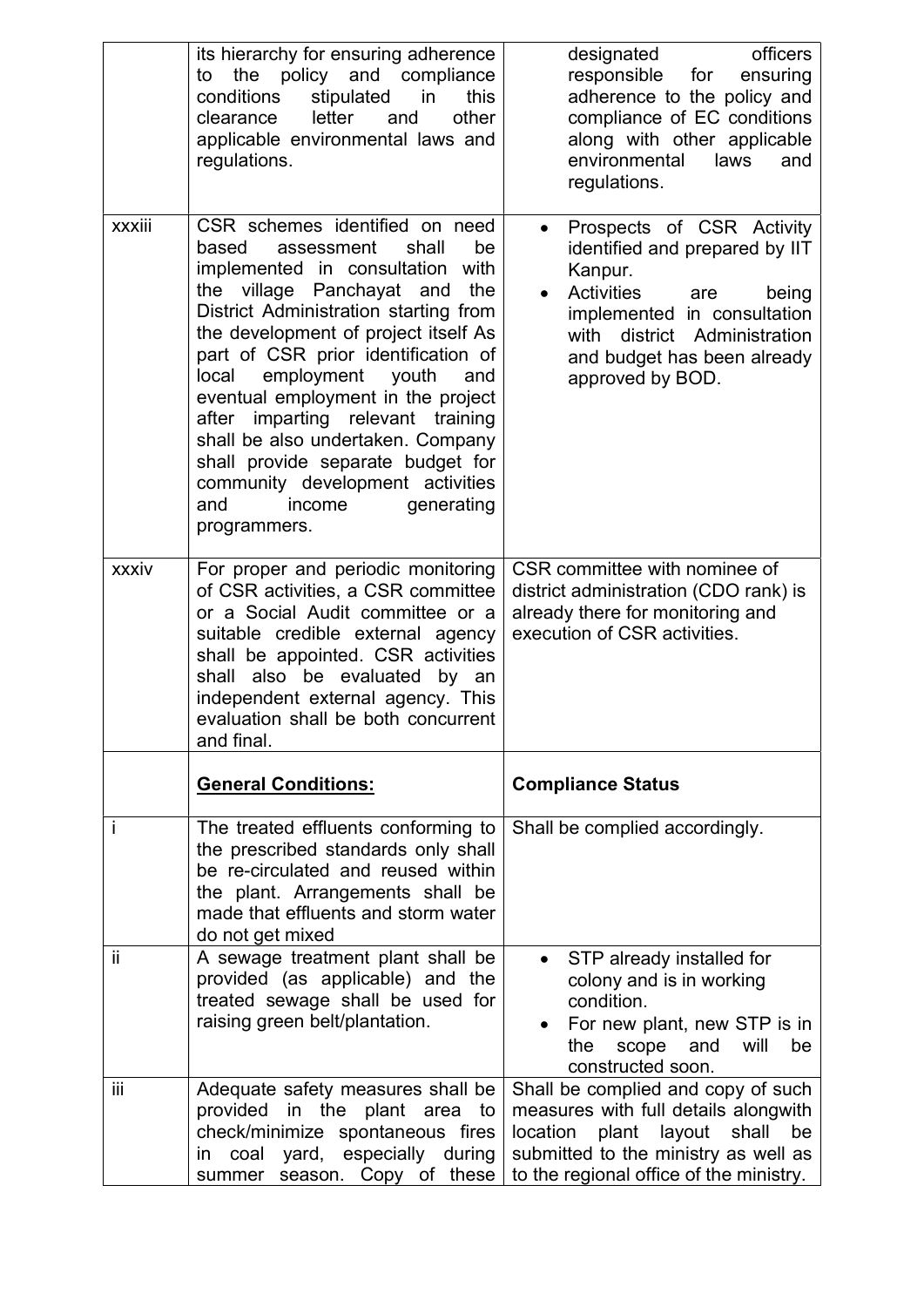|     | measures with full details along with<br>plant layout shall<br>location<br>be<br>submitted to the Ministry as well as<br>to the Regional Office of the<br>Ministry.                                                                                                                                                                                                                                                                                                                                                                                                                   |                                                                                            |
|-----|---------------------------------------------------------------------------------------------------------------------------------------------------------------------------------------------------------------------------------------------------------------------------------------------------------------------------------------------------------------------------------------------------------------------------------------------------------------------------------------------------------------------------------------------------------------------------------------|--------------------------------------------------------------------------------------------|
| iv  | Storage facilities for auxiliary liquid<br>fuel such as LDO/ HFO/LSHS shall<br>be made in the plant area in<br>consultation with Department of<br>Explosives,<br>Nagpur.<br>Sulphur<br>content in the liquid fuel will not<br>$0.5\%$ .<br><b>Disaster</b><br>exceed<br>Management Plan<br>be<br>shall<br>prepared to meet any eventuality in<br>case of an accident taking place<br>due to storage of oil.                                                                                                                                                                           | Shall be complied.                                                                         |
| v   | Aid<br>sanitation<br>First<br>and<br>arrangement shall be made for the<br>drivers and other contract workers<br>during construction phase.                                                                                                                                                                                                                                                                                                                                                                                                                                            | All arrangements have been made<br>and being complied.                                     |
| vi  | levels<br>Noise<br>emanating from<br>turbines all be so controlled such<br>that the noise in the work zone shall<br>be limited to 85dB(A) from source.<br>For people working in the high<br>area, requisite personal<br>noise<br>protective<br>equipment<br>like<br>earplugs/ear muffs etc. shall be<br>provided. Workers engaged in noisy<br>areas such as turbine area, air<br>compressors etc shall<br>be<br>periodically examined to maintain<br>audiometric<br>record<br>and<br>for<br>treatment for any hearing<br>loss<br>including shifting to non noisy/less<br>noisy areas. | Shall be complied.                                                                         |
| vii | Regular monitoring of ambient air<br>ground level concentration of SO2,<br>NOx, PM2.5 & PM10 and Hg shall<br>be carried out in the impact zone<br>and records maintained. If at any<br>stage these levels are found to<br>prescribed<br>exceed the<br>limits,<br>necessary control measures shall<br>provided<br>immediately.<br>The<br>be<br>location of the monitoring stations<br>and frequency of monitoring shall<br>be decided in consultation with<br>SPCB. Periodic reports shall be<br>submitted to the Regional Office of<br>this Ministry. The data shall also be          | Being complied during construction<br>phase of 1X660 MW by our EPC<br>contractor M/s BHEL. |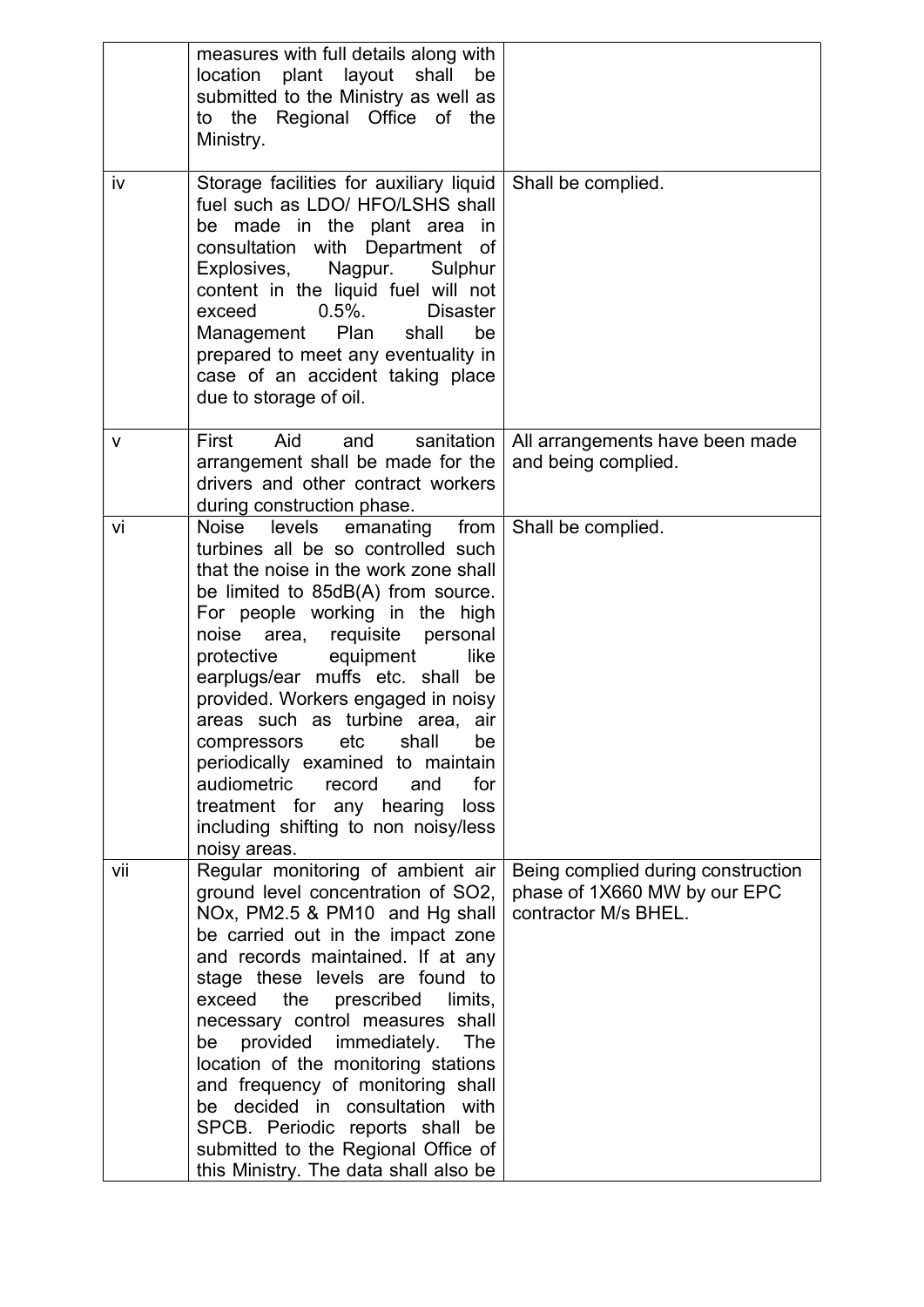|      | put on the website of the company.                                                                                                                                                                                                                                                                                                                                                                                                                                                                                                                                              |                                                                                         |
|------|---------------------------------------------------------------------------------------------------------------------------------------------------------------------------------------------------------------------------------------------------------------------------------------------------------------------------------------------------------------------------------------------------------------------------------------------------------------------------------------------------------------------------------------------------------------------------------|-----------------------------------------------------------------------------------------|
| viii | of 100%<br><b>Utilization</b><br>Fly Ash<br>generated shall be made from 4th<br>of<br>operation.<br><b>Status</b><br>year<br>of<br>implementation shall be reported to<br>the Regional Office of the Ministry<br>from time to time.                                                                                                                                                                                                                                                                                                                                             | Shall be complied accordingly.                                                          |
| ix   | Provision shall be made for the<br>housing of construction labour (as<br>applicable) within the site with all<br>infrastructure<br>necessary<br>and<br>facilities such as fuel for cooking,<br>mobile toilets, mobile STP, safe<br>drinking water, medical health care,<br>crèche etc. The housing may be in<br>the form of temporary structures to<br>be removed after the completion of<br>the project.                                                                                                                                                                       | Complied.                                                                               |
| X    | project proponent<br>shall<br>The<br>advertise in at least two<br>local<br>newspapers widely circulated in the<br>region around the project, one of<br>which shall be in the vernacular<br>language of the locality concerned<br>within seven days from the date of<br>this clearance letter, informing that<br>project has been accorded<br>the<br>environmental clearance and copies<br>of clearance letter are available with<br><b>State</b><br>Pollution<br>Control<br>the<br>Board/Committee and may also be<br>seen at the Website of MoEF&CC<br>at http://envfor.nic.in | Complied, (copies already<br>submitted).                                                |
| xi   | A copy of the clearance letter shall<br>sent by the proponent to<br>be<br>concerned Panchayat, ZilaParisad /<br>Municipal Corporation, urban local<br>Body and the Local NQO, if any,<br>from<br>whom<br>suggestions/representations, if any,<br>were received while processing the<br>proposal. The clearance letter shall<br>also be put on the website of the<br>Company by the proponent.                                                                                                                                                                                   | Complied, (copies already<br>submitted).                                                |
| xii  | The proponent shall upload the<br>of<br>compliance<br>status<br>the<br>of<br>stipulated environmental clearance<br>conditions, including results<br>of<br>monitored data on their website and<br>shall update the same periodically.<br>It shall simultaneously be sent to<br>the Regional Office of MOEF, the<br>respective Zonal Office of CPCB                                                                                                                                                                                                                               | Being complied for EC<br>Status.<br>Shall be complied for Stack<br>Emissions in future. |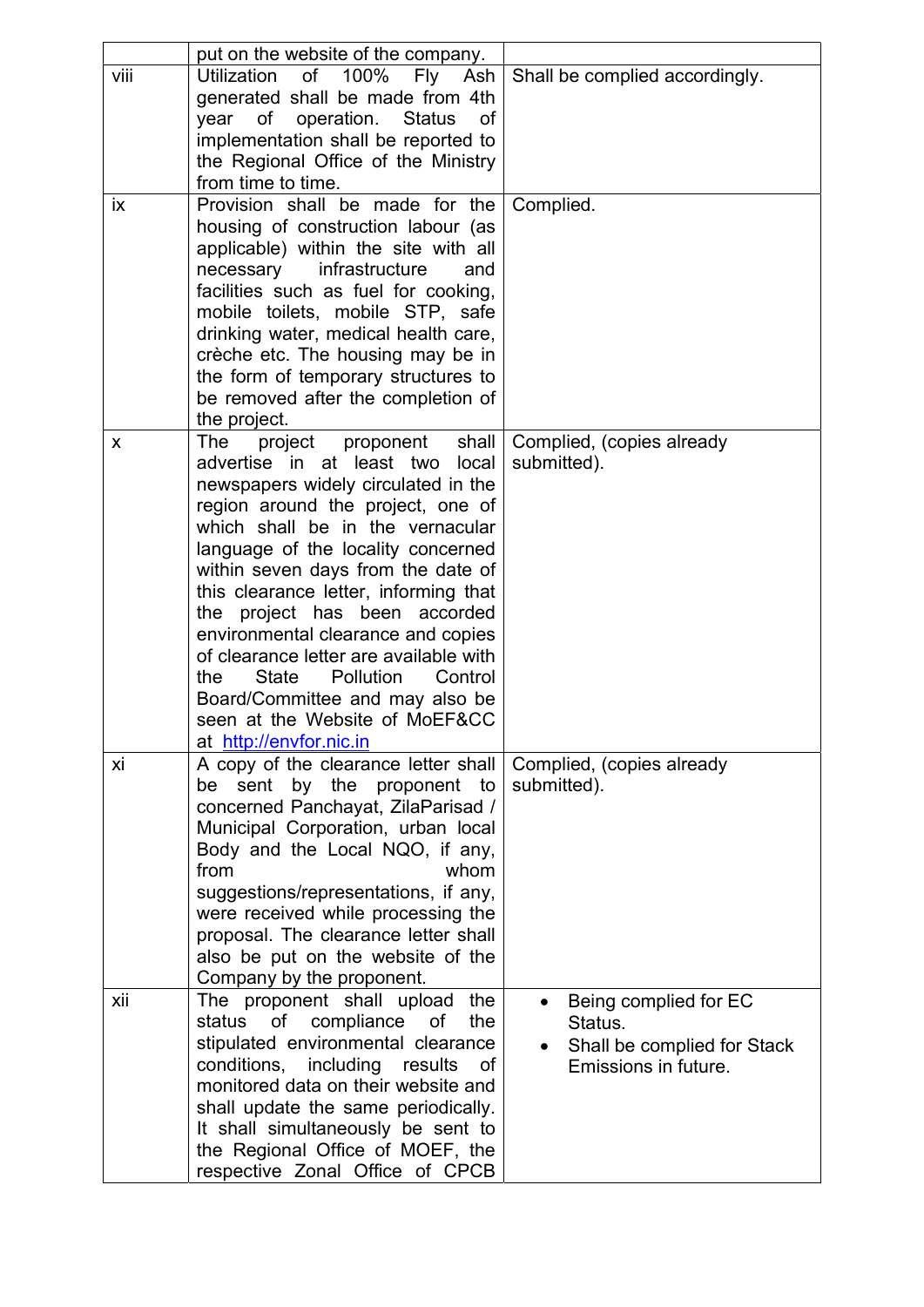| xiii | and the SPCB. The criteria pollutant<br>levels namely; SPM, RSPM (PM 2.5)<br>& PM10), SO2, NO (ambient levels<br>as well as stack emissions) shall be<br>displayed at a convenient location<br>near the main gate of the company<br>in the public domain.<br>The environment statement<br>for<br>each financial year ending 31st<br>March in Form V as is mandated to<br>submitted<br>the<br>by<br>project<br>be<br>proponent to the concerned State<br><b>Pollution</b><br>Control<br><b>Board</b><br><b>as</b><br>prescribed under the Environment<br>(Protection)<br>Rules, 1986,<br>as<br>amended subsequently, shall also<br>be put on the website of the<br>company along with the status of<br>compliance<br>of<br>environmental<br>clearance conditions and shall also<br>be sent to the respective Regional<br>Offices of the Ministry by e-mail. | Shall be complied.<br>The Environment statement<br>$\mathsf{V}$<br>shall<br>Form<br>be<br>$\overline{\phantom{m}}$<br>In.<br>submitted on running of the<br>project. |
|------|------------------------------------------------------------------------------------------------------------------------------------------------------------------------------------------------------------------------------------------------------------------------------------------------------------------------------------------------------------------------------------------------------------------------------------------------------------------------------------------------------------------------------------------------------------------------------------------------------------------------------------------------------------------------------------------------------------------------------------------------------------------------------------------------------------------------------------------------------------|----------------------------------------------------------------------------------------------------------------------------------------------------------------------|
| xiv  | The project proponent shall submit<br>six monthly reports on the status of<br>the implementation of the stipulated<br>environmental<br>safeguards<br>to<br>MoEF&CC, its Regional Office,<br><b>Central Pollution Control Board and</b><br>State Pollution Control Board. The<br>project proponent shall upload the<br>of compliance<br>status<br>of<br>the<br>environmental clearance conditions<br>on their website and update the<br>periodically<br>same<br>and<br>simultaneously send the same by e-<br>Regional<br>the<br>Office,<br>mail<br>to<br>MoEF&CC.                                                                                                                                                                                                                                                                                           | Being complied.                                                                                                                                                      |
| XV   | The progress of the project shall be<br>submitted to CEA on six monthly<br>basis.                                                                                                                                                                                                                                                                                                                                                                                                                                                                                                                                                                                                                                                                                                                                                                          | Being complied.                                                                                                                                                      |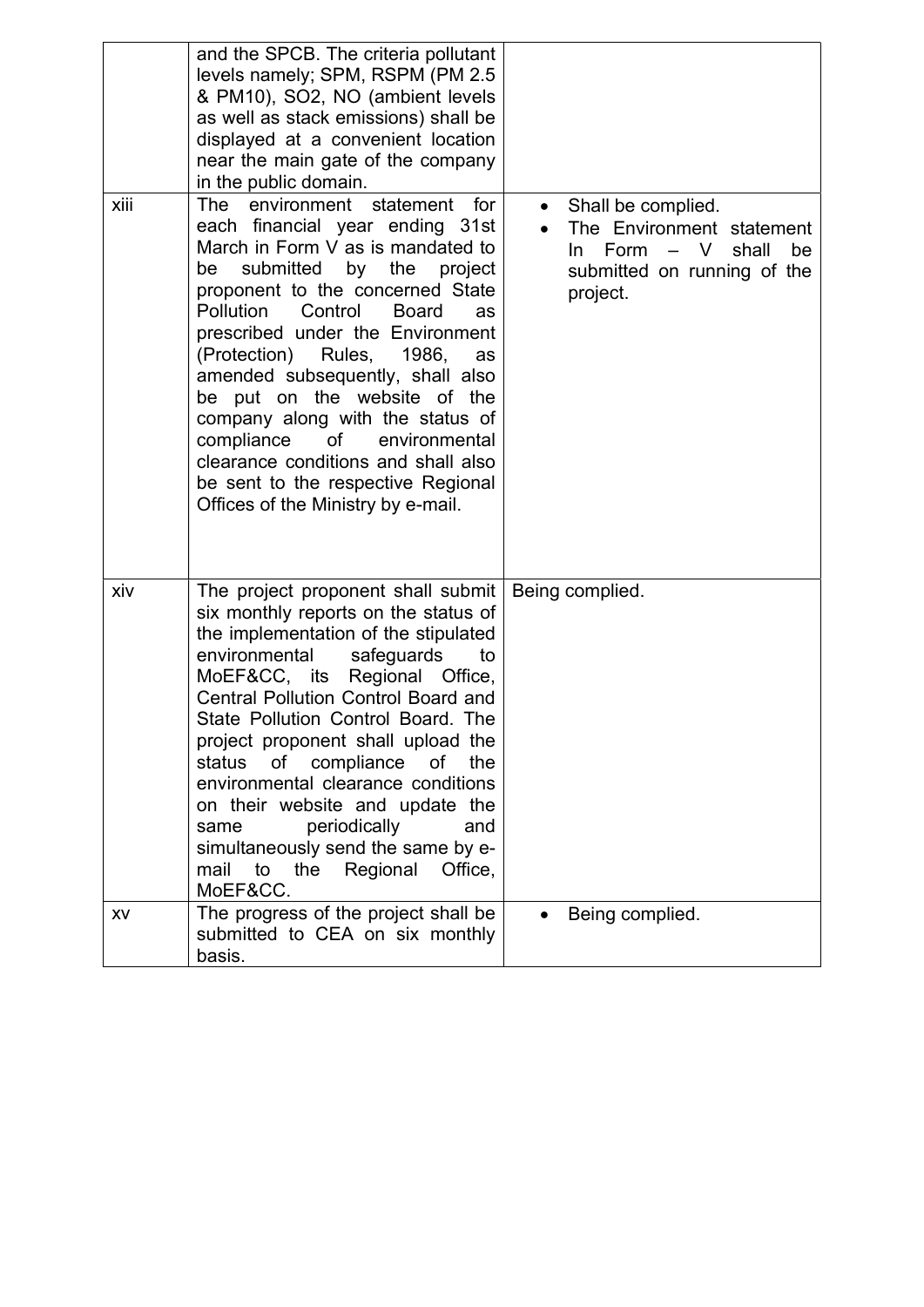| xvi   | Regional Office of the MoEF&CC<br>will monitor the implementation of<br>stipulated conditions.<br>the<br>$\mathsf{A}$<br>of<br>set<br>documents<br>complete<br>including Environmental<br>Impact<br>Assessment<br>Report<br>and<br>Management<br>Plan<br>Environment<br>along with the additional information<br>submitted from time to time shall be<br>forwarded to the Regional Office for<br>their use during monitoring. Project<br>proponent<br>will<br>up-load<br>the<br>compliance status in their website<br>and up-date the same from time to<br>time at least six monthly basis.<br>Criteria pollutants levels including<br>NOx (from stack & ambient air)<br>shall be displayed at the main gate<br>of the power plant. | Being complied<br>during<br>$\bullet$<br>construction phase.<br>Subsequent directions shall<br>complied<br>accordingly<br>be<br>during running phase of the<br>project.    |
|-------|-------------------------------------------------------------------------------------------------------------------------------------------------------------------------------------------------------------------------------------------------------------------------------------------------------------------------------------------------------------------------------------------------------------------------------------------------------------------------------------------------------------------------------------------------------------------------------------------------------------------------------------------------------------------------------------------------------------------------------------|----------------------------------------------------------------------------------------------------------------------------------------------------------------------------|
| xvii  | Separate funds shall be allocated<br>for implementation of environmental<br>protection measures along<br>with<br>item-wise<br>break-up.<br>These<br>cost<br>shall be included as part of the<br>project cost. The funds earmarked<br>for the<br>environment protection<br>measures shall not be diverted for<br>other<br>purposes and year-wise<br>expenditure should be reported to<br>the ministry.                                                                                                                                                                                                                                                                                                                               | Being<br>complied<br>during<br>$\bullet$<br>construction phase.<br>Subsequent directions shall<br>complied<br>accordingly<br>be<br>during running phase of the<br>project. |
| xviii | The project authorities shall inform $\vert$ Shall be complied accordingly.<br>the Regional Office as well as the<br>Ministry regarding<br>the<br>date<br>0f<br>financial closure and final approval<br>of the project by the concerned<br>authorities and the dates of start of<br>development work<br>land<br>and<br>commissioning of plant.                                                                                                                                                                                                                                                                                                                                                                                      |                                                                                                                                                                            |
| xix   | Full cooperation shall be extended<br>to the Scientists/Officers from the<br>Ministry / Regional Office of the<br>Ministry / CPCB / SPCB who would<br>be monitoring the compliance of<br>environmental status.                                                                                                                                                                                                                                                                                                                                                                                                                                                                                                                      | Noted for proper compliance.                                                                                                                                               |
|       | An as built or as completed report<br><b>EMP</b><br>(Environmental<br><b>on</b><br>Management Plan) to be submitted<br>stating the scope/extent of work<br>envisaged in the EIA along with<br>estimated cost viz a viz the actual<br>completed works and cost incurred.<br>A certificate/ completion certificate                                                                                                                                                                                                                                                                                                                                                                                                                    | Shall be complied.                                                                                                                                                         |